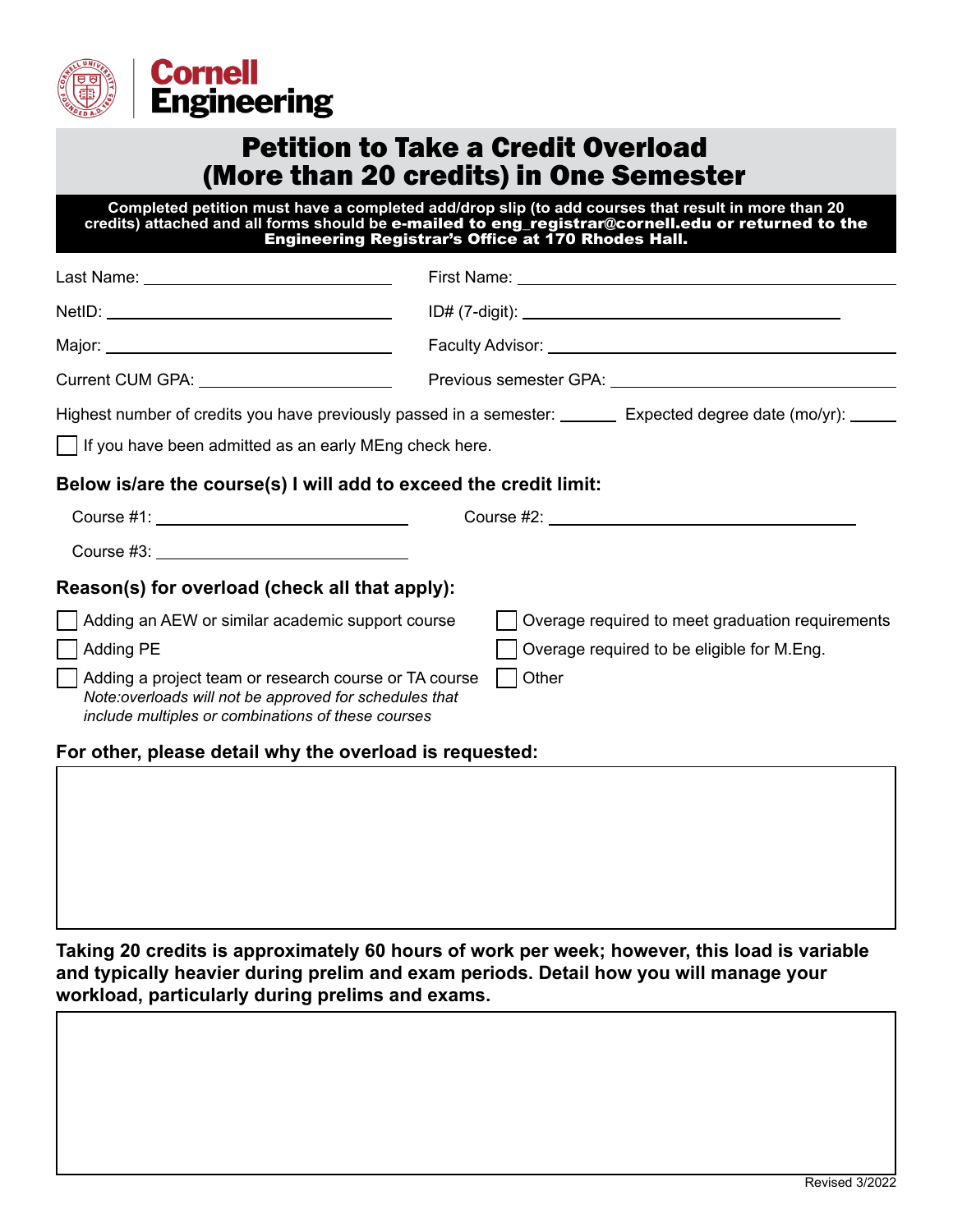## **Disclaimer:**

**My signature on this form indicates that I have discussed my petition to take more than 20 credits in a single semester with my faculty advisor (faculty advisor signature required on petition).**

**I understand that taking more than 20 credits in a single semester is not recommended, even for students who have a history of superior academic performance.**

**I acknowledge that it may be necessary to drop one or more courses before the University drop deadline and understand that no special consideration will be given to me regarding dropping courses after the deadline. I agree to review Important Dates and Deadlines on the Engineering Registrar website.**

Student Signature: Date:

**Faculty Advisor Statement:** Briefly detail any information that the college should consider in making a decision on this petition.

Faculty Advisor Signature: Date:

(I affirm that I have discussed this request with the student.)

Request Approved Request Denied

**Comments:**

**Office Signature** <br> **Date Date**